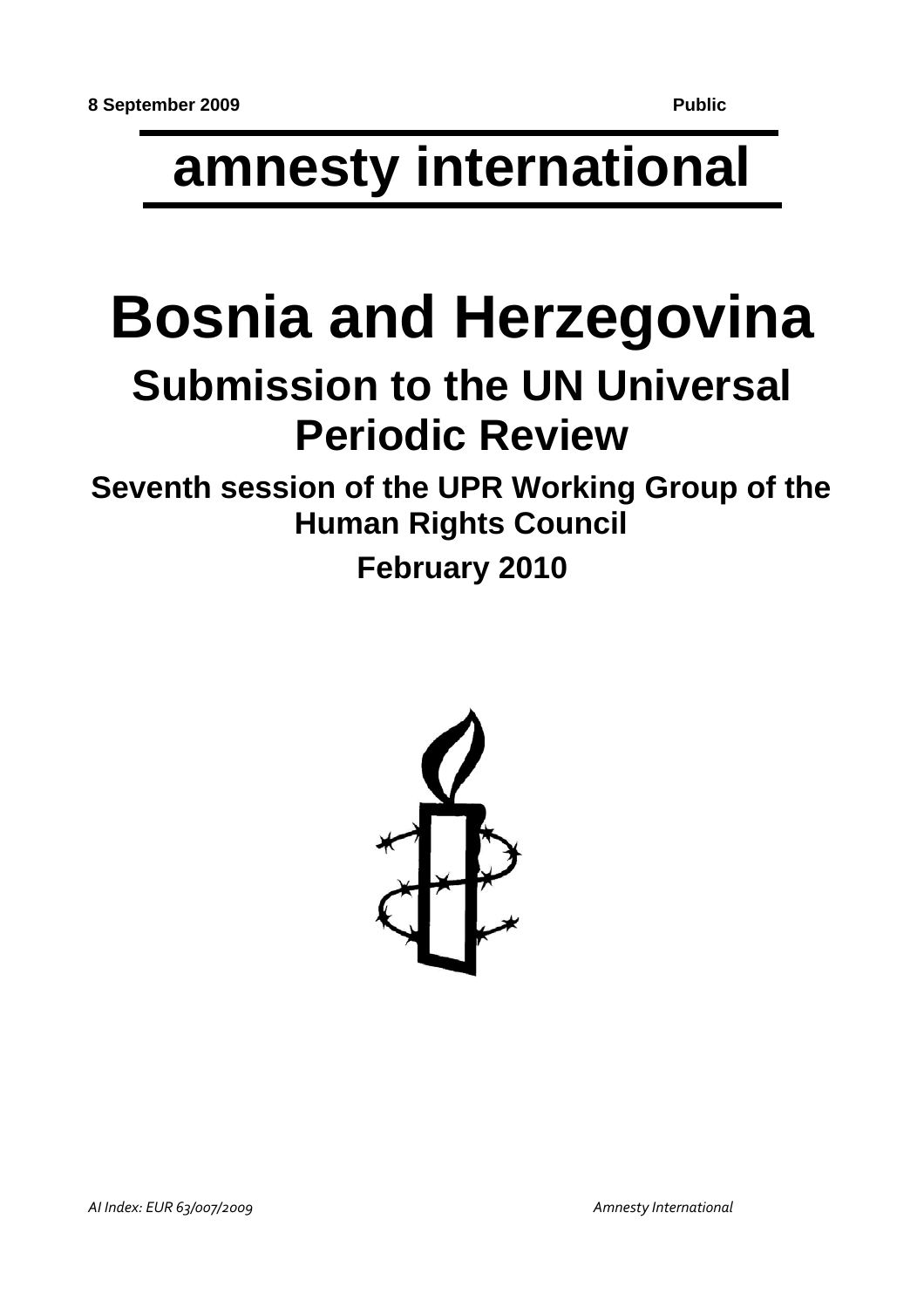#### **Executive summary**

In this submission, Amnesty International provides information under sections B, C and D as stipulated in the *General Guidelines for the Preparation of Information under the Universal Periodic Review:*[1](#page-1-0)

- In Section B, Amnesty International calls for the Criminal Code to be amended in accordance with current standards of international criminal law related to prosecution of war crimes of sexual violence. The organization also recommends that the Criminal Code should be applied in all jurisdictions in the country.
- Section C highlights Amnesty International's concerns in relation to the failure of the authorities to provide an adequate level of protection of and support for witnesses in cases of war crimes of sexual violence. The organization is also concerned that the authorities have denied the needs of the survivors of war crimes of sexual violence by failing to provide them with meaningful measures of reparation, including restitution, compensation, rehabilitation, satisfaction and guarantees of non‐repetition.
- In section D, Amnesty International makes a number of recommendations for action by the government.

<span id="page-1-0"></span> $\overline{a}$ <sup>1</sup> Contained in Human Rights Council Decision 6/102, Follow-up to Human Rights Council resolution 5/1, section I adopted 27 September 2007.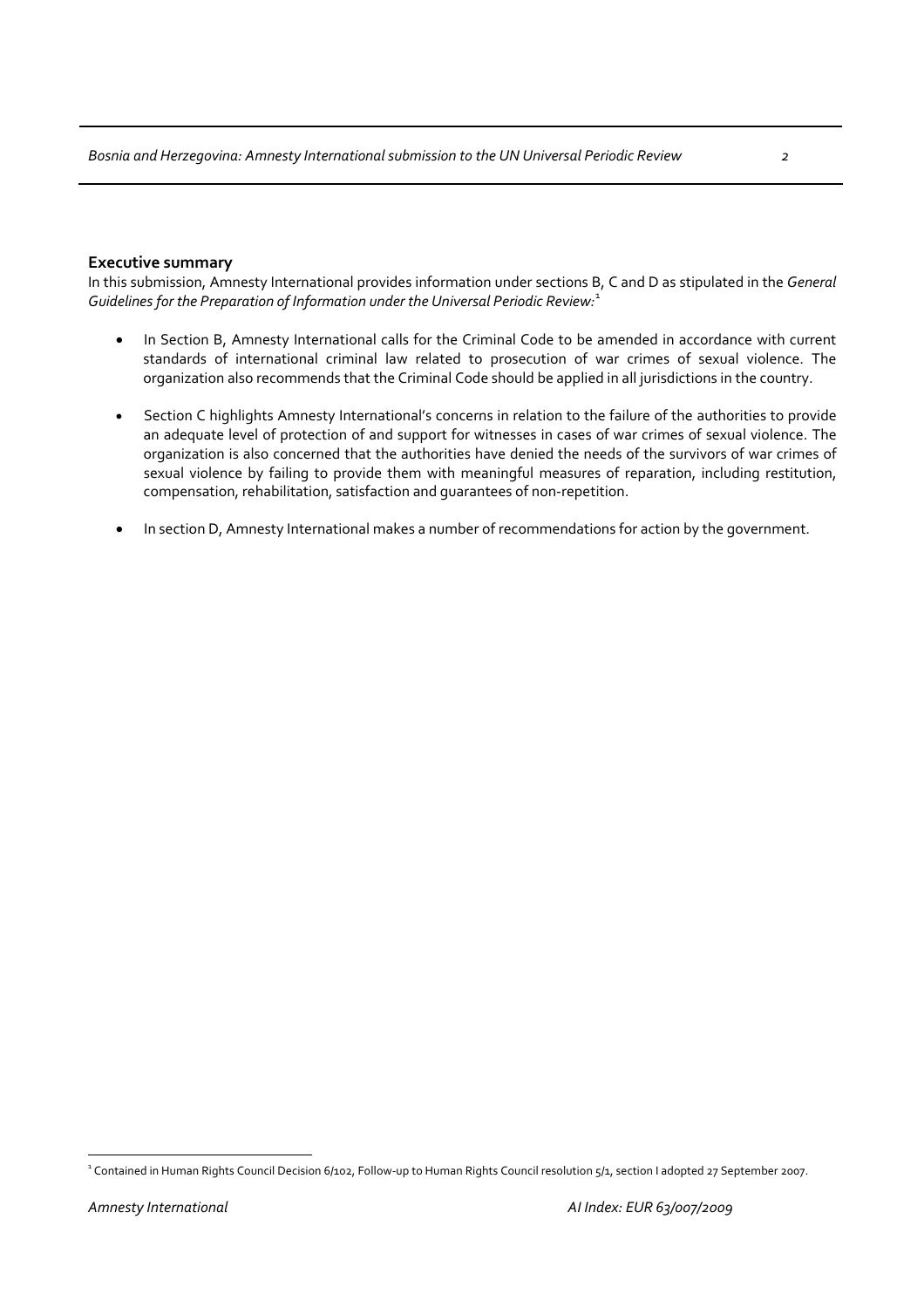## **Bosnia and Herzegovina**

### **Amnesty International submission to the UN Universal Periodic Review**

Seventh session of the UPR Working Group, February 2010

#### **Introduction**

The use of rape and other forms of sexual violence was widespread during the 1992‐1995 war in Bosnia and Herzegovina (BiH).<sup>[2](#page-2-0)</sup> Rape was committed on a large scale by all parties to the conflict, although according to information available, the majority of victims were Bosnian Muslims. $^3$  $^3$ 

Evidence collected by the International Criminal Tribunal for the former Yugoslavia (ICTY) suggests that in some cases rape was organized in a systematic way, where women were deprived of their liberty in camps or in other locations, specifically for the purpose of sexual exploitation. In other cases acts of rape took place during military attacks on the civilian population, with the purpose of forcible displacement of civilians.<sup>[4](#page-2-2)</sup> The perpetrators of rape were members of organized armies, police forces and paramilitary groups. Amnesty International is also aware of several cases of rape allegedly committed by international peace‐keepers. To date none of the peace‐keepers allegedly responsible for those crimes has been brought to justice.

There are no reliable statistics on the number of women and men who were raped or were subjected to other forms of sexual violence. Early estimates by the BiH government suggested the number of 50,000 victims although this estimate was questioned as unreliable and politicized.<sup>[5](#page-2-3)</sup> The Parliamentary Assembly of the Council of Europe estimated that 20,000 women were subjected to rape and other forms of sexual violence.<sup>[6](#page-2-4)</sup>

Amnesty International has not made its own estimate of the number of women and men raped during the war and is unable to verify any of the estimates produced by others. However, it considers that the evidence collected to date by the ICTY and domestic courts, as well as information reported by national and international NGOs, constitute strong evidence that the incidence of rape during the armed conflict was widespread and the number of those raped amounts to at least several thousand.

Despite the widespread occurrence of rape during the 1992‐1995 war, the majority of those responsible enjoy impunity. Since its creation, the ICTY has prosecuted and concluded 18 cases which included charges of rape and other forms of sexual violence related to the war.<sup>[7](#page-2-5)</sup> As of July 2009, the State Court of Bosnia and Herzegovina had

 $\overline{a}$ 

<span id="page-2-0"></span><sup>2</sup> Report on the situation of human rights in the territory of the former Yugoslavia submitted by Mr. Tadeusz Mazowiecki, Special Rapporteur of the Commission on Human Rights, pursuant to Commission resolution 1992/S-1/1 of 14 August 1992. Commission on Human Rights. Fortyninth session. 10 February 1993. E/CN.4/1993/50. Annex II. p. 63. para.6.

<span id="page-2-2"></span><span id="page-2-1"></span><sup>3</sup> Ibid. and *Bosnia‐Herzegovina: Rape and Sexual Abuse by Armed Forces*. January 1993. (Index: EUR 63/01/93). p. 4.

Ibid.

<span id="page-2-3"></span><sup>5</sup> Vranic, Seada,*Breaking the Wall of Silence. The Voices of Raped in Bosnia.* Antibarbarus: Zagreb 1996. p.239.  $\frac{5}{6}$ 

<span id="page-2-4"></span>Parliamentary Assembly of the Council of Europe. Resolution 1670 (2009). Sexual violence against women in armed conflict. Adopted on 29 May 2009. para. 6.

<span id="page-2-5"></span><sup>7</sup> The cases related to war crimes of sexual violence were the following: Tadic (IT‐94‐1); Nikolic (IT‐94‐2); Dosen, Kolundzija and Sikirica (IT‐95‐8); Todorovic (IT‐95‐9/1); Simic (IT‐95‐9/2); Cesic (IT‐95‐10/1); Rajic (IT‐95‐12); Bralo (IT‐95‐17); Furundzija (IT‐95‐17/1); Delalic, Delic, Mucic, and Landzo (IT‐96‐21); Kovac, Kunarac, and Vukovic (IT‐96‐23, IT‐96‐23/1); Stakic (IT‐97‐24); Kos, Kvocka, Prcac, Radic, and Zigic (IT‐98‐30/1); Brdanin (IT‐99‐36); Plavsic (IT‐00‐39 & 40/1); Krajisnik (IT‐00‐39); Banovic (IT‐02‐65/1); Zelenovic (IT‐96‐23/2).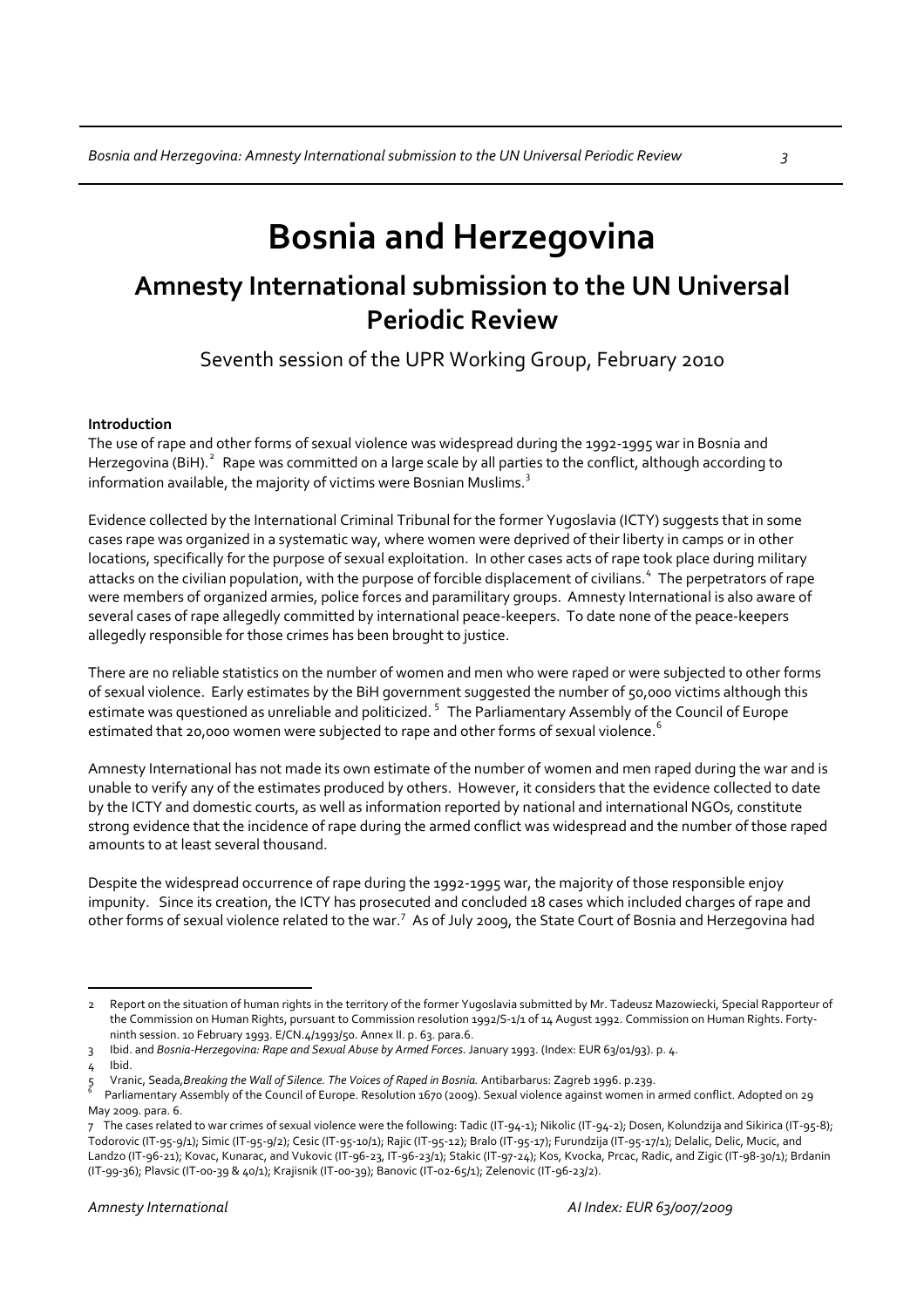delivered final judgments in 12 cases against 15 accused related to war crimes of sexual violence.<sup>[8](#page-3-0)</sup> Twelve of those accused were convicted and three were acquitted. $^9$  $^9$  One trial ended upon a plea agreement between the accused and the prosecutor's office, which was approved by the Court.<sup>[10](#page-3-2)</sup> In all other cases, impunity for those responsible prevails.

Amnesty International is concerned that many perpetrators of war crimes of sexual violence continue to evade justice, and they often live in the same communities as their victims. Survivors of those crimes suffer trauma and other psychological and physical problems. Psychological support is often not available and access to health services is limited, especially for women in remote areas of the country. Many survivors are unemployed and live in poverty and cannot afford medicines.

Amnesty International is concerned that the authorities have failed to develop a comprehensive strategy to address the needs of the survivors of war crimes of sexual violence and to provide them with reparation including, restitution, compensation, rehabilitation, satisfaction and guarantees of non‐repetition.

#### **B. Normative and institutional framework of the State**

#### **Failure to provide survivors with access to justice**

Amnesty International is concerned at continued impunity for crimes of sexual violence arising from the armed conflict in Bosnia and Herzegovina (BiH). Only a few prosecutions have been conducted before the War Crimes Chamber (WCC) of the State Court of BiH or, in some cases, the cantonal and district courts in the Federation of Bosnia and Herzegovina (FBiH) and the Republika Srpska (RS).<sup>[11](#page-3-3)</sup>

The organization considers that the failure of the BiH authorities to provide survivors of war crimes of sexual violence with access to justice derives from a number of reasons, including the inadequate definition of those crimes in the legal framework of the country, as well as from inadequate protection of and support for witnesses in those cases (addressed in Section C).

The War Crimes Chamber (WCC) of the State Court of BiH adjudicates on cases of war crimes, crimes against humanity and genocide as set out in the Criminal Code (chapter XVII, under the heading *Crimes Against Humanity and Values Protected by International Law)*.

Crimes of sexual violence as crimes against humanity are defined by the Criminal Code as follows:"Coercing another by force or by threat of immediate attack upon his life or limb, or the life or limb of a person close to him, to sexual intercourse or an equivalent sexual act (rape), sexual slavery, enforced prostitution, forced pregnancy, enforced sterilisation or any other form of sexual violence of comparable gravity."*[12](#page-3-4)* According to the Criminal Code, to constitute crimes against humanity, such crimes have to be part of"a widespread or systematic attack directed against any civilian population".<sup>[13](#page-3-5)</sup> Rape and other forms of sexual violence as war crimes against the civilian population are defined in a similar way in Article 173 of the Criminal Code, except that such acts do not have to be a part of a widespread or systematic attack. Amnesty International is concerned that the definition of "sexual violence"

 $\overline{a}$ 

<span id="page-3-5"></span>13 Ibid. Article 172 (1).

<span id="page-3-0"></span><sup>8</sup> The cases were against the following accused: Veiz Bjelic (X‐KR‐o7/430‐1); Damjanovic Dragan. (X‐KRZ‐o5/51); Jankovic Gojko (X‐KRZ‐o5/161); Lelek Zeljko (X‐KRZ‐06‐202); Mejakic and others (X‐KR‐06/200); Palija Jadranko (X‐KRZ‐06/290); Samadzic Nedo (X‐KRZ‐05/49); Simsic Boban (X‐KRZ‐05/04); Stankovic Radovan (X‐KRZ‐05/70); Tanaskovic Nenad (X‐KRZ‐05/165); Vukovic Radmilo (X‐KRZ‐06/217); Vukovic Ranko and Vukovic Rajko (X‐KRZ‐07/405).

<span id="page-3-1"></span><sup>9</sup> Those acquitted were: Vukovic Radmilo (X‐KRZ‐06/217); Vukovic Ranko and Vukovic Rajko (X‐KRZ‐07/405).

<span id="page-3-2"></span><sup>10</sup> Veiz Bjelic (X-KR-07/430-1).

<span id="page-3-3"></span><sup>11</sup> The Federation of Bosnia and Herzegovina (FBiH) and Republika Srpska (RS) are the two semi-autonomous, administrative entities which constitute Bosnia and Herzegovina.

<span id="page-3-4"></span><sup>12</sup> Criminal Code of Bosnia and Herzegovina. "Official Gazette of Bosnia and Herzegovina" No. 3/03, 32/03, 37/03, 54/04, 61/04, 30/05, 53/06, 55/06, 32/07. Article 172 (1) (g).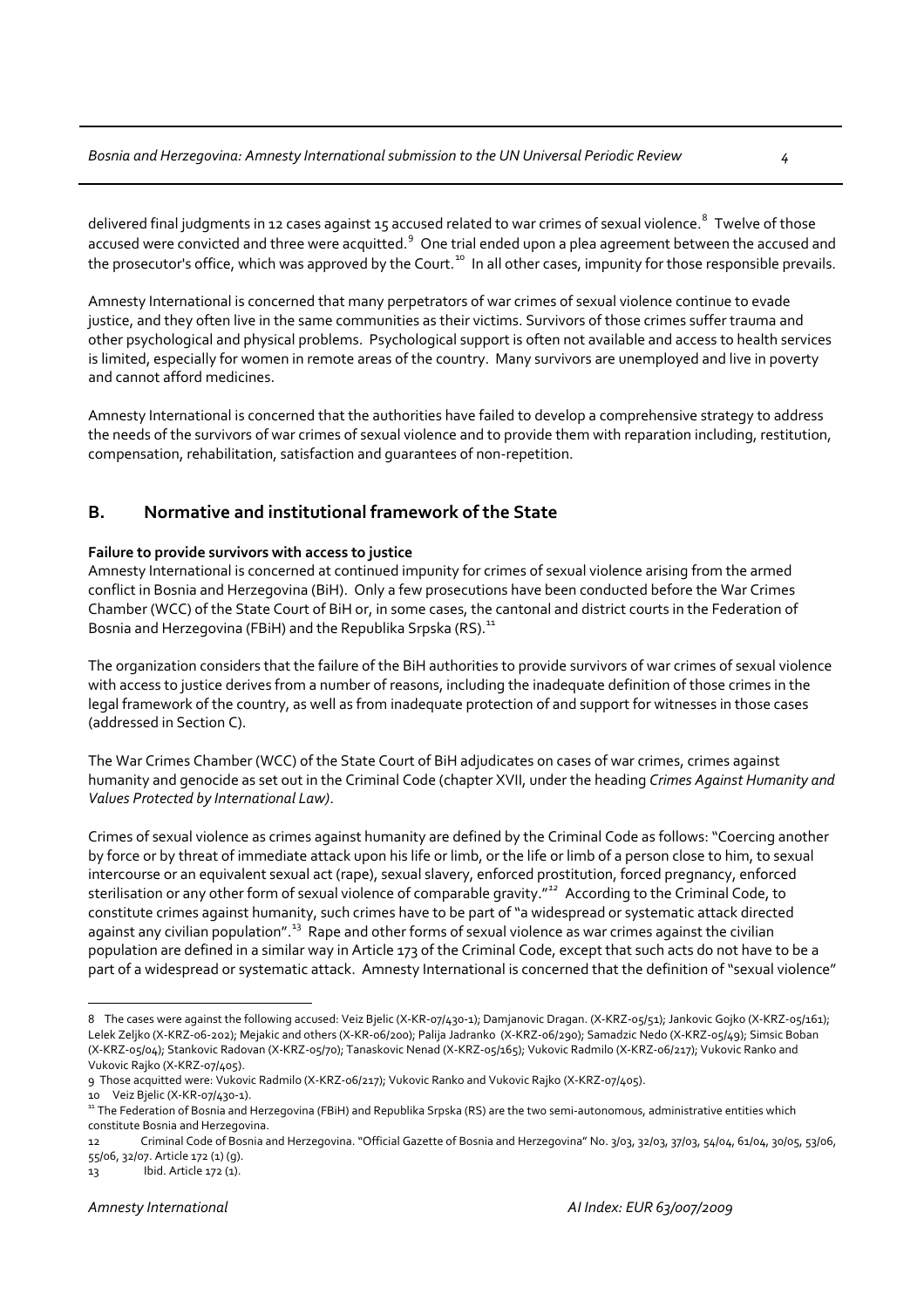in the Criminal Code is not consistent with the definition of such crimes in international standards and jurisprudence of international courts.

As established in a number of judgments of the ICTY, and particularly in the Appeals Chamber judgment in the *Kunarac* case, the use of force or the threat of force should not be the only means available to establish that the rape or other sexual act was not consensual.<sup>[14](#page-4-0)</sup> The jurisprudence of the international tribunals favours the notion of "coercive circumstances" as well as direct force or the threat of force as an element of rape.<sup>[15](#page-4-1)</sup> This approach was also taken by the Trial Chamber of the International Criminal Tribunal for Rwanda (ICTR) in the *Akayesu* Trial Chamber. That judgment states that *"*coercive circumstances need not be evidenced by a show of physical force. Threats, intimidation, extortion and other forms of duress which prey on fear or desperation may constitute coercion, and coercion may be inherent in certain circumstances, such as armed conflict.<sup>"[16](#page-4-2)</sup> The relevance of this reasoning to the context of the war in Bosnia and Herzegovina was confirmed by the Trial Chamber of the ICTY in its judgment in the *Delalic* case.<sup>[17](#page-4-3)</sup>

In contrast to the WCC which applies the BiH Criminal Code, the entity courts in the FBiH and RS continue to apply the Criminal Code of the former Socialist Federal Republic of Yugoslavia (SFRY), the law in force during the period of armed conflict. The SFRY Criminal Code does not define or specifically criminalize "crimes against humanity". It only mentions "criminal acts against humanity" under a general heading in Chapter XVI. This is in contradiction with current standards of international criminal law. Amnesty International considers that this may have serious consequences in the adjudication by entity courts of cases involving rape and other war crimes of sexual violence, as many of these acts have been committed in the context of widespread attacks against the civilian population and thus would qualify as crimes against humanity.

Furthermore, while the SFRY Criminal Code recognizes "forced prostitution" and "rape" as war crimes against the civilian population, it fails to include definitions of those crimes. Bearing in mind the significance of the definition of "rape" in international criminal law elaborated in the jurisprudence of the ICTY and the ICTR, Amnesty International considers that the lack of this in the SFRY Criminal Code may have serious negative consequences when rape and other war crimes of sexual violence are prosecuted before the entity courts.

Amnesty International considers that the justifications provided by entity authorities for applying the SFRY Criminal Code rather than the BiH Criminal Code are not consistent with international law. The entity authorities have claimed that they cannot apply the BiH Criminal Code, which was adopted in 2003 in cases of war crimes committed in 1992‐ 1995, because doing so would violate the prohibition of retroactive application of criminal law. However, Amnesty International believes that the use of the BiH Criminal Code by entity courts would not violate the prohibition in international law against the retroactive application of criminal law, because, as specified in Article 7 of the European Convention on Human Rights (ECHR) and Article 15 of the International Covenant on Civil and Political Rights (ICCPR), the prohibition against retroactive application of criminal law does *not* apply to the trial and punishment of any person for any act or omission which, at the time of its commission, was criminal according to national or international law, including customary international law. As all relevant acts and omissions were prohibited both under the SFRY Criminal Code and international law at the time they were committed, the application of the BiH Criminal Code, which criminalises these acts, in both entity courts would be consistent with international law.

 $\overline{a}$ 14 *Prosecutor v. Kunarac* et al. IT‐96‐23, IT‐96‐23/1. Appeals Chamber Judgment. 12 June 2002. para.129.

<span id="page-4-1"></span><span id="page-4-0"></span><sup>15</sup> See the discussion about the definition of rape, "coercive circumstance" and the issue of consent in Chapter 2.

<span id="page-4-2"></span><sup>16</sup> *Prosecutor v. Akayesu.* ICTR‐96‐4‐T, Trial Chamber Judgement, 2 September 1998. para. 688.

<span id="page-4-3"></span><sup>17</sup> *Prosecutor v. Delalic, Delic, Mucic and Landzo.* IT‐96‐21. Known also as the *Celebici* case. Trial Chamber Judgment, 16 November 1998. para. 478‐479.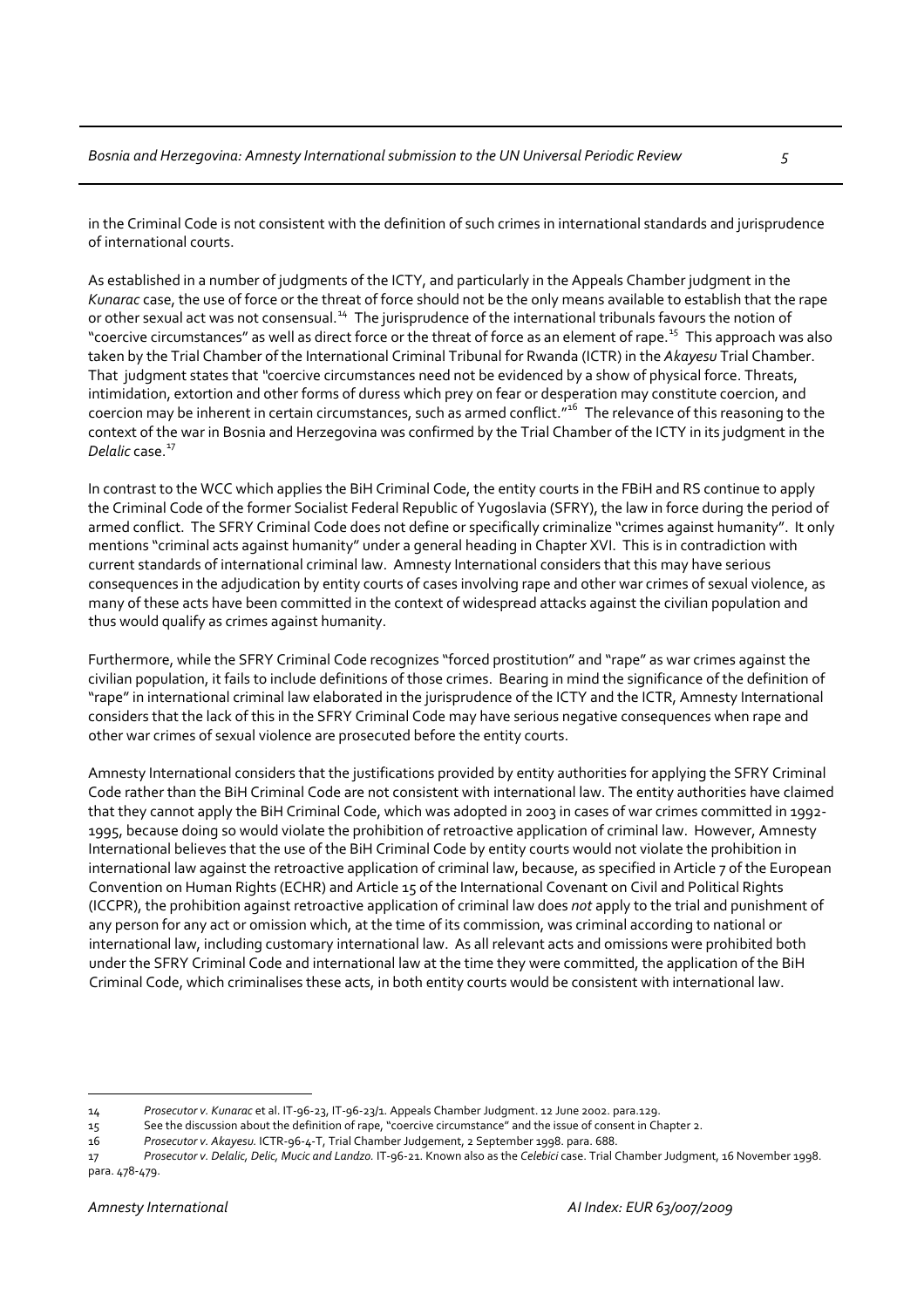#### **C. Promotion and protection of human rights on the ground**

#### **Inadequate witness protection and support**

Amnesty International is concerned that witness protection and support programmes for witnesses in criminal proceedings both at the State Court and before the entity courts are inadequate and that this has resulted in witnesses being unwilling to testify and may lead to unsuccessful prosecutions and consequent impunity for the perpetrators.

Amnesty International considers that the protection of witnesses outside the courtroom at the WCC, provided by the State Investigation and Protection Agency (SIPA), lacks professionalism, including because SIPA officers have allegedly disclosed the names of some witnesses to the public and been unable to react quickly when the security of witnesses was at risk.<sup>[18](#page-5-0)</sup>

According to information provided to Amnesty International in March 2009 by NGOs supporting survivors of war crimes of sexual violence, SIPA has failed to take appropriate account of the situation for this particular category of victims. According to NGO representatives, the SIPA officers responsible for delivering summons to witnesses or for escorting them to and from the courtroom at the WCC, may have exposed such witnesses to unnecessary negative consequences in the community in which they live. The appearance of marked SIPA cars in small communities gives rise to speculation and creates pressure on witnesses who may be forced to explain to their neighbours the reasons for SIPA visits.<sup>[19](#page-5-1)</sup> Given the fact that many survivors may never have disclosed that they were sexually abused during the war, and would prefer to keep this fact secret, Amnesty International considers that SIPA should take measures to ensure respect for the right to privacy of the survivors.

Amnesty International is also concerned that SIPA is unable to provide witnesses at serious risk with long‐term or permanent protection measures, including providing them with a protected identity or arranging their relocation within or outside of BiH. According to the director of SIPA, Mirko Lujic, the Agency can only provide this level of protection to a limited number of witnesses. Only 10 per cent of witnesses are eligible for such complex protection due to lack of resources and legal obstacles to the implementation of such measures.[20](#page-5-2)

Witness protection programmes similar to those provided by SIPA do not exist in the entity courts, which leaves witnesses in cases before those courts exposed to serious risks.

#### **Witness support**

Amnesty International considers that the provision of psychological support for witnesses in cases of war crimes of sexual violence is critical to the effective prosecution of such crimes. If provided in a professional manner it can enhance not only the witnesses' experience of the justice process, but also the quality and efficiency of justice. One of the biggest challenges faced by the prosecutor's office is to ensure that the trial panel is presented with credible evidence and witness testimonies. In cases of rape and other war crimes of sexual violence gathering credible testimonies can be extremely challenging. Many survivors of such crimes continue to suffer the consequences of trauma, including effects on their memory. Often they have gaps in their recall and cannot account for facts, although they still remember such details as the smell of the perpetrator's clothes or the colour of his shoes. The credibility of rape survivors as witnesses may be affected by the consequences of trauma. For example, some may give inconsistent evidence, be emotionally labile and show signs of irritation, particularly under cross-examination. These are well‐documented consequences of traumatic stress seen in survivors of torture.

<span id="page-5-1"></span>19 Consultation meeting with BiH NGOs, Sarajevo, 27 March 2009.

 $\overline{a}$ 

<span id="page-5-0"></span><sup>18</sup> Tolbert, David and Aleksandar Kontic. Final Report of the International Criminal Law Services (ICLS) Experts on the Sustainable Transition of the Registry and International Donor Support to the Court of Bosnia and Herzegovina and the Prosecutor's Office of Bosnia and Herzegovina in 2009. International Criminal Law Services Foundation. 15 December 2008. p. 21.

<span id="page-5-2"></span><sup>20</sup> *SIPA stitila nekoliko stotina svjedoka*. Nezavisne Novine. 28 July 2008.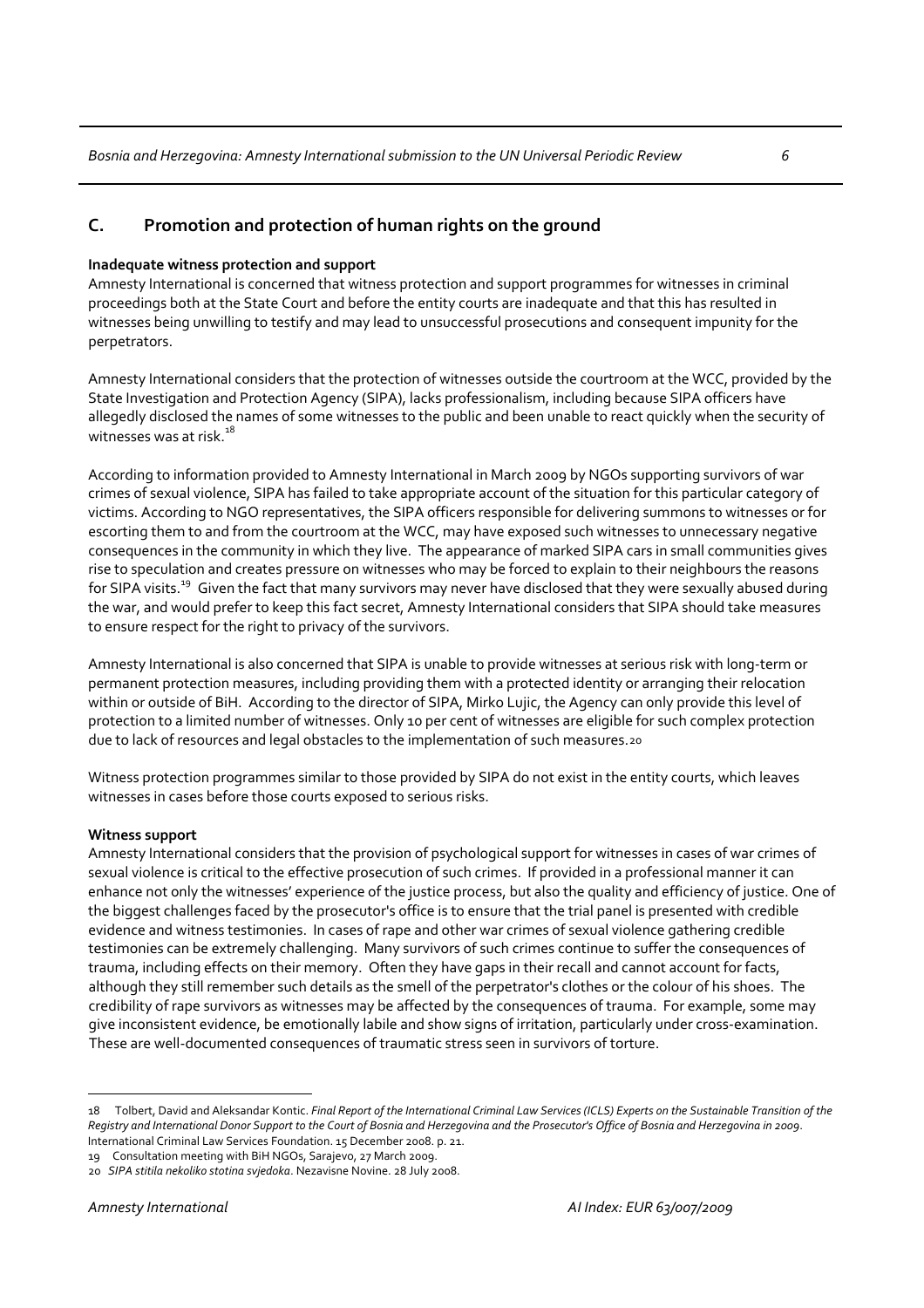Despite this, the psychological support provided to witnesses at the WCC is limited to a short period before and two weeks after the trial. Once the trial is completed, witnesses are left without long-term psychological support despite the fact that they may have been re-traumatized as a result of giving testimonies in court. The entity courts do not provide even this form of limited psychological support to witnesses.

#### **Failure to provide survivors with reparation**

Amnesty International is concerned that the BiH authorities have denied the needs of survivors of war crimes of sexual violence by failing to provide them with meaningful measures of reparation, including restitution, compensation, rehabilitation, satisfaction and guarantees of non‐repetition.

As provided for by law in both entities, the status of "civilian victim of war" entitles them to receive social benefits. However, gaps in the laws and in their implementation often result in discrimination against victims of sexual violence.

The BiH authorities have largely failed to ensure adequate rehabilitation to victims of war crimes of sexual violence, including by failing to ensure the right to the highest standard of mental health for women survivors of rape. It has not provided them with support from the state‐run social welfare and public health system, nor has it provided adequate resources to domestic NGOs who provide psychological support to women. Victims are required to pay for medicines, but few have sufficient income to afford such medicines even when prescribed by a doctor. A representative of one NGO told Amnesty International that 90 per cent of survivors of war crimes of sexual violence do not receive any psychological assistance.

In the RS, the law on protection of civilian victims of war required them to register their claims by 31 January 2007. However, according to information gathered by Amnesty International, many of those who should have been eligible, were still too traumatized to come forward at that time to register their claims. Others were unaware of the law or the deadline; still others could not obtain all of the medical documentation required to support their claims. All claims for reparation, including those from victims of rape, submitted after 31 January 2007 have been automatically rejected. The RS authorities have stated that they have not kept records on how many women have received reparations based on their status as civilian victims of war.

In the FBiH, the authorities have designated one NGO to carry out the initial interviews of survivors of rape who wish to claim the status of civilian victim of war. The NGO does not employ a psychologist to assist survivors when giving their testimonies. Interviews take place in the presence of several people, causing unnecessary stress. The appeals process is not independent, as the only recourse is to appeal to the same NGO which has rejected their application. Amnesty International believes this procedure is not sensitive to the psychological needs of rape survivors, and is concerned that the procedure itself can lead to further trauma. It may also discourage victims from applying for civilian victim of war status and receiving the related social benefits. According to information received from the authorities, as of December 2008 only 500 women in the FBiH had been granted the status of a civilian victim of war, and received social benefits.

Furthermore, existing programmes of property restitution for refugees and internally displaced persons have failed to take into account gender needs of the survivors of sexual violence as well as their psychological condition. As a result, survivors have all too often been forced to return to their pre‐war places of residence, which in many cases has caused their re‐traumatization.

Amnesty International is also concerned that the BiH authorities have not provided survivors with meaningful measures of employment restitution or enabled them to re‐integrate in the labour market, including by providing vocational training or other employment programmes.

#### **D. Recommendations for action by the State under review**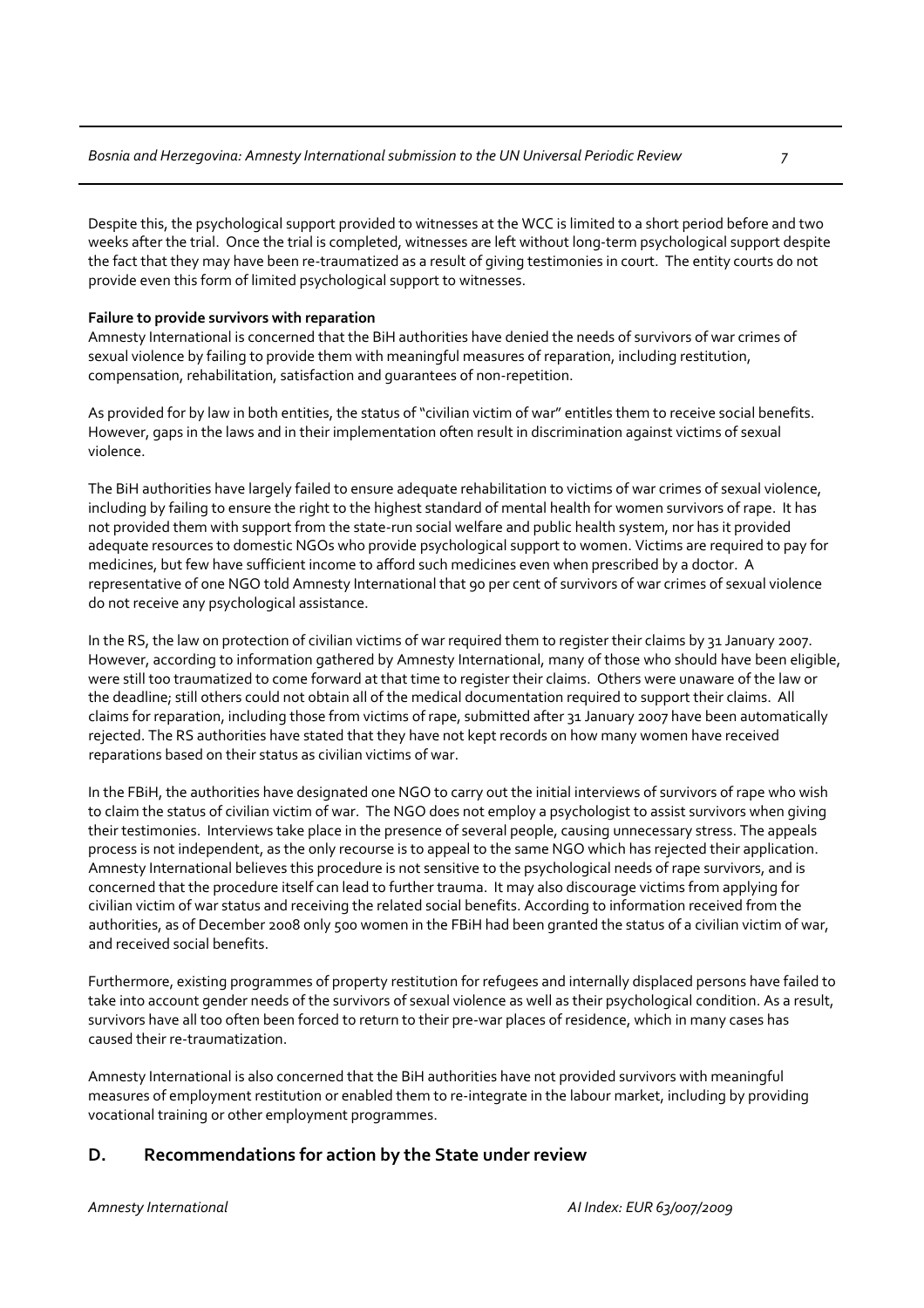#### **Amnesty International calls to the authorities of Bosnia and Herzegovina:**

• To ensure that survivors of war crimes of sexual violence have access to justice, and that all cases of rape and other war crimes of sexual violence are promptly, independently, impartially and effectively investigated and prosecuted in accordance with international fair trial standards.

#### *With regard to the inadequate definition of crimes of sexual violence in the BiH legal framework:*

- To amend the BiH Criminal Code to include a definition of"sexual violence" in accordance with international standards and jurisprudence related to the prosecution of war crimes of sexual violence and to remove the condition of"force or threat of immediate attack" from the present definition;
- To ensure that all cases of war crimes in BiH, including in the entity courts, are adjudicated based on the BiH Criminal Code.

#### *With regard to inadequate witness protection and support:*

- To develop programmes and allocate adequate resources for the long‐term protection of witnesses who testify in war crimes proceedings before the WCC of the State Court and before the entity courts. Such programmes should include the possibility of re-location of witnesses within the country or internationally;
- To develop programmes and allocate resources for long-term witness support. Such programmes should include preparation of potential witnesses at least several months before the start of the trial and should be devised and implemented in close cooperation with NGOs providing support to the survivors of war crimes of sexual violence. They should include measures of adequate psychological, economic and social support.

#### *With regard to the failure to provide adequate reparation:*

- To develop a state strategy on reparation for victims of war crimes of sexual violence. The strategy should ensure restitution, compensation, rehabilitation, satisfaction and guarantees of non‐repetition to the victims. The strategy should also include provisions guaranteeing access to psychological assistance and other support and should be developed with the involvement of the survivors and NGOs that represent and/or work with them.
- To develop a system by which persons wishing to apply for the status of civilian victim of war are assisted by a psychologist and social worker in the application process. The role of a psychologist should be to ensure that applicants do not suffer re‐traumatization during the application process. The role of a social worker should be to assist survivors by explaining the procedure to them as well as helping them to collect and present the relevant documentation;
- To ensure that the process of applying for the status of the civilian victim of war in the FBiH is transparent and independent and that the institutions conducting it, including NGOs, are well equipped to conduct interviews with the survivors, including by providing assistance of a psychologist in the process and other professional staff and adequate facilities guaranteeing privacy;
- To amend the law on the civilian victims of war in RS by removing the discriminatory deadline for application for the status of the civilian victim of war and re-open to procedure for applying.